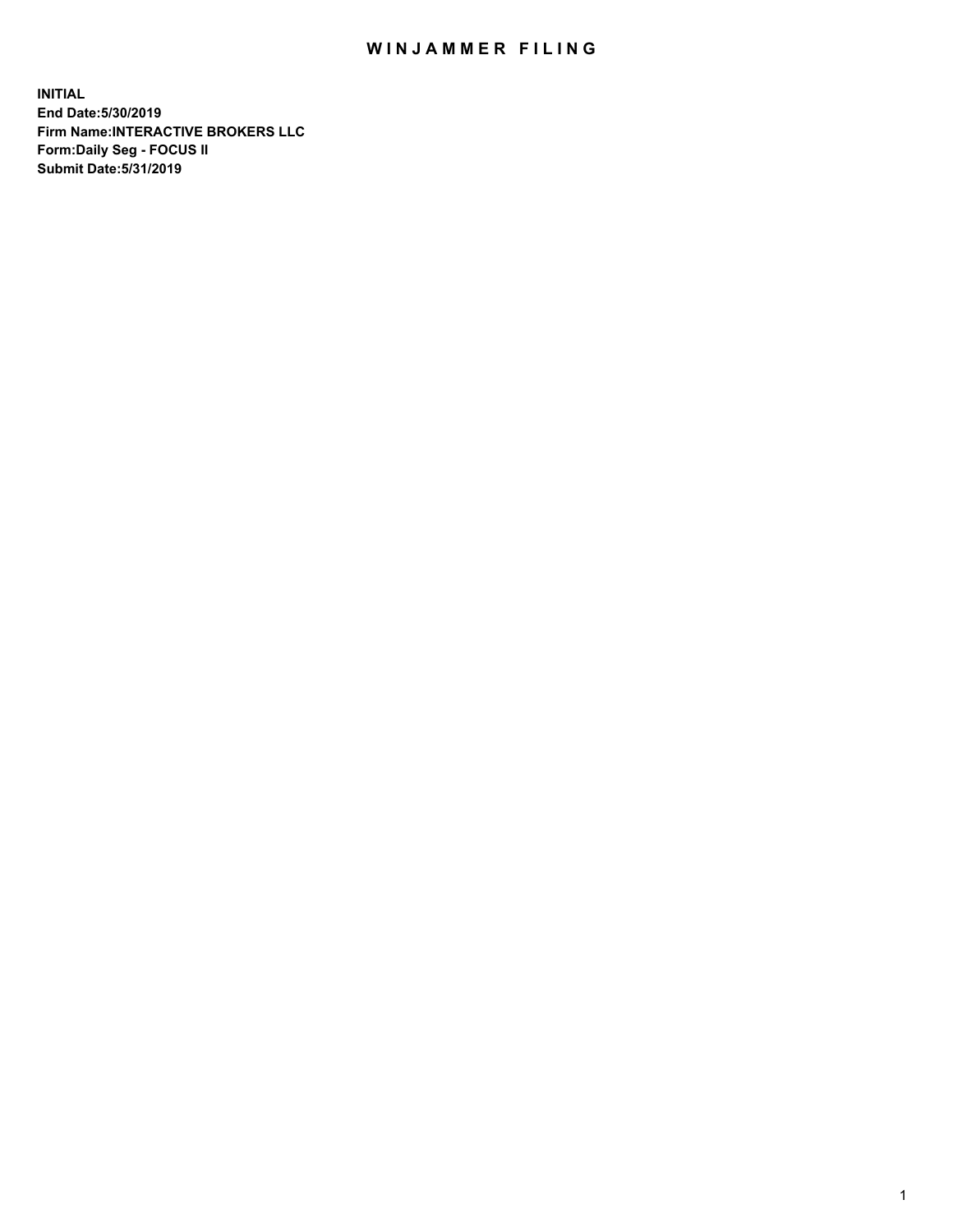**INITIAL End Date:5/30/2019 Firm Name:INTERACTIVE BROKERS LLC Form:Daily Seg - FOCUS II Submit Date:5/31/2019 Daily Segregation - Cover Page**

| Name of Company                                                                                                                                                                                                                                                                                                                | <b>INTERACTIVE BROKERS LLC</b>                                                   |
|--------------------------------------------------------------------------------------------------------------------------------------------------------------------------------------------------------------------------------------------------------------------------------------------------------------------------------|----------------------------------------------------------------------------------|
| <b>Contact Name</b>                                                                                                                                                                                                                                                                                                            | James Menicucci                                                                  |
| <b>Contact Phone Number</b>                                                                                                                                                                                                                                                                                                    | 203-618-8085                                                                     |
| <b>Contact Email Address</b>                                                                                                                                                                                                                                                                                                   | jmenicucci@interactivebrokers.c<br>om                                            |
| FCM's Customer Segregated Funds Residual Interest Target (choose one):<br>a. Minimum dollar amount: ; or<br>b. Minimum percentage of customer segregated funds required:% ; or<br>c. Dollar amount range between: and; or<br>d. Percentage range of customer segregated funds required between:% and%.                         | <u>0</u><br>$\overline{\mathbf{0}}$<br>155,000,000 245,000,000<br>0 <sub>0</sub> |
| FCM's Customer Secured Amount Funds Residual Interest Target (choose one):<br>a. Minimum dollar amount: ; or<br>b. Minimum percentage of customer secured funds required:% ; or<br>c. Dollar amount range between: and; or<br>d. Percentage range of customer secured funds required between:% and%.                           | <u>0</u><br>$\overline{\mathbf{0}}$<br>80,000,000 120,000,000<br>0 <sub>0</sub>  |
| FCM's Cleared Swaps Customer Collateral Residual Interest Target (choose one):<br>a. Minimum dollar amount: ; or<br>b. Minimum percentage of cleared swaps customer collateral required:% ; or<br>c. Dollar amount range between: and; or<br>d. Percentage range of cleared swaps customer collateral required between:% and%. | <u>0</u><br>$\underline{\mathbf{0}}$<br>0 <sub>0</sub><br>0 <sub>0</sub>         |

Attach supporting documents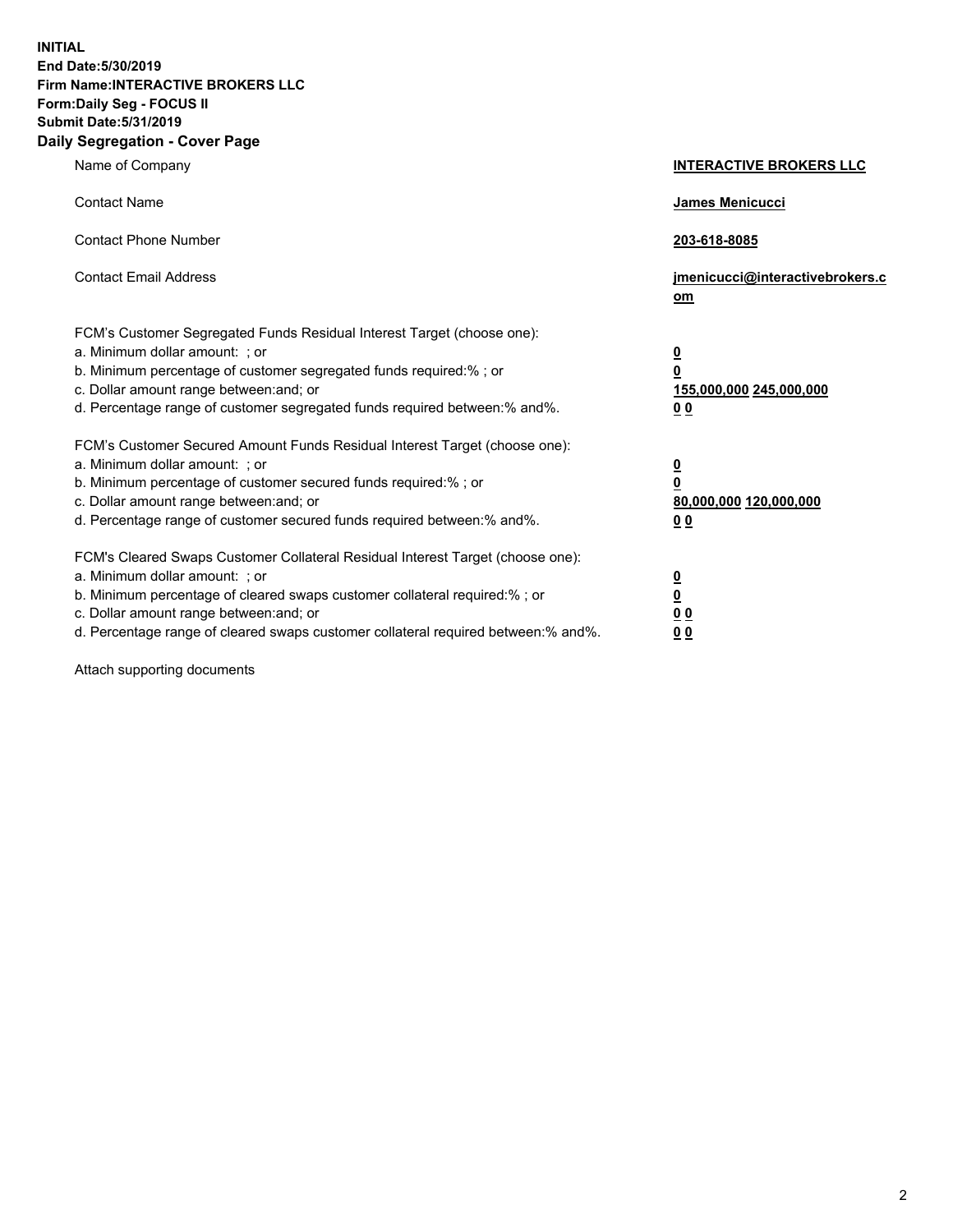## **INITIAL End Date:5/30/2019 Firm Name:INTERACTIVE BROKERS LLC Form:Daily Seg - FOCUS II Submit Date:5/31/2019 Daily Segregation - Secured Amounts**

|                | Dany Ocgregation - Oceaned Anioante                                                               |                                                      |
|----------------|---------------------------------------------------------------------------------------------------|------------------------------------------------------|
|                | Foreign Futures and Foreign Options Secured Amounts                                               |                                                      |
|                | Amount required to be set aside pursuant to law, rule or regulation of a foreign                  | $0$ [7305]                                           |
|                | government or a rule of a self-regulatory organization authorized thereunder                      |                                                      |
| 1.             | Net ledger balance - Foreign Futures and Foreign Option Trading - All Customers                   |                                                      |
|                | A. Cash                                                                                           | 445,270,927 [7315]                                   |
|                | B. Securities (at market)                                                                         | $0$ [7317]                                           |
| 2.             | Net unrealized profit (loss) in open futures contracts traded on a foreign board of trade         | 1,645,453 [7325]                                     |
| 3.             | Exchange traded options                                                                           |                                                      |
|                | a. Market value of open option contracts purchased on a foreign board of trade                    | 101,179 [7335]                                       |
|                | b. Market value of open contracts granted (sold) on a foreign board of trade                      | -34,745 [7337]                                       |
| 4.             | Net equity (deficit) (add lines 1. 2. and 3.)                                                     | 446,982,814 [7345]                                   |
| 5.             | Account liquidating to a deficit and account with a debit balances - gross amount                 | 5,993 [7351]                                         |
|                | Less: amount offset by customer owned securities                                                  | 0 [7352] 5,993 [7354]                                |
| 6.             | Amount required to be set aside as the secured amount - Net Liquidating Equity                    | 446,988,807 [7355]                                   |
|                | Method (add lines 4 and 5)                                                                        |                                                      |
| 7.             | Greater of amount required to be set aside pursuant to foreign jurisdiction (above) or line<br>6. | 446,988,807 [7360]                                   |
|                | FUNDS DEPOSITED IN SEPARATE REGULATION 30.7 ACCOUNTS                                              |                                                      |
| $\mathbf{1}$ . | Cash in banks                                                                                     |                                                      |
|                | A. Banks located in the United States                                                             | 78,273,143 [7500]                                    |
|                | B. Other banks qualified under Regulation 30.7                                                    | 0 [7520] 78,273,143 [7530]                           |
| 2.             | Securities                                                                                        |                                                      |
|                | A. In safekeeping with banks located in the United States                                         | 413,037,208 [7540]                                   |
|                | B. In safekeeping with other banks qualified under Regulation 30.7                                | 0 [7560] 413,037,208 [7570]                          |
| 3.             | Equities with registered futures commission merchants                                             |                                                      |
|                | A. Cash                                                                                           | $0$ [7580]                                           |
|                | <b>B.</b> Securities                                                                              | $0$ [7590]                                           |
|                | C. Unrealized gain (loss) on open futures contracts                                               | $0$ [7600]                                           |
|                | D. Value of long option contracts                                                                 | $0$ [7610]                                           |
|                | E. Value of short option contracts                                                                | 0 [7615] 0 [7620]                                    |
| 4.             | Amounts held by clearing organizations of foreign boards of trade                                 |                                                      |
|                | A. Cash                                                                                           | $0$ [7640]                                           |
|                | <b>B.</b> Securities                                                                              | $0$ [7650]                                           |
|                | C. Amount due to (from) clearing organization - daily variation                                   | $0$ [7660]                                           |
|                | D. Value of long option contracts                                                                 | $0$ [7670]                                           |
|                | E. Value of short option contracts                                                                | 0 [7675] 0 [7680]                                    |
| 5.             | Amounts held by members of foreign boards of trade                                                |                                                      |
|                | A. Cash                                                                                           | 78,215,499 [7700]                                    |
|                | <b>B.</b> Securities                                                                              | $0$ [7710]                                           |
|                | C. Unrealized gain (loss) on open futures contracts                                               | 1,727,217 [7720]                                     |
|                | D. Value of long option contracts                                                                 | 101,179 [7730]                                       |
|                | E. Value of short option contracts                                                                | <mark>-34,745</mark> [7735] <b>80,009,150</b> [7740] |
| 6.             | Amounts with other depositories designated by a foreign board of trade                            | 0 [7760]                                             |
| 7.             | Segregated funds on hand                                                                          | $0$ [7765]                                           |
| 8.             | Total funds in separate section 30.7 accounts                                                     | 571,319,501 [7770]                                   |
| 9.             | Excess (deficiency) Set Aside for Secured Amount (subtract line 7 Secured Statement               | 124,330,694 [7380]                                   |
|                | Page 1 from Line 8)                                                                               |                                                      |
| 10.            | Management Target Amount for Excess funds in separate section 30.7 accounts                       | 80,000,000 [7780]                                    |
| 11.            | Excess (deficiency) funds in separate 30.7 accounts over (under) Management Target                | 44,330,694 [7785]                                    |
|                |                                                                                                   |                                                      |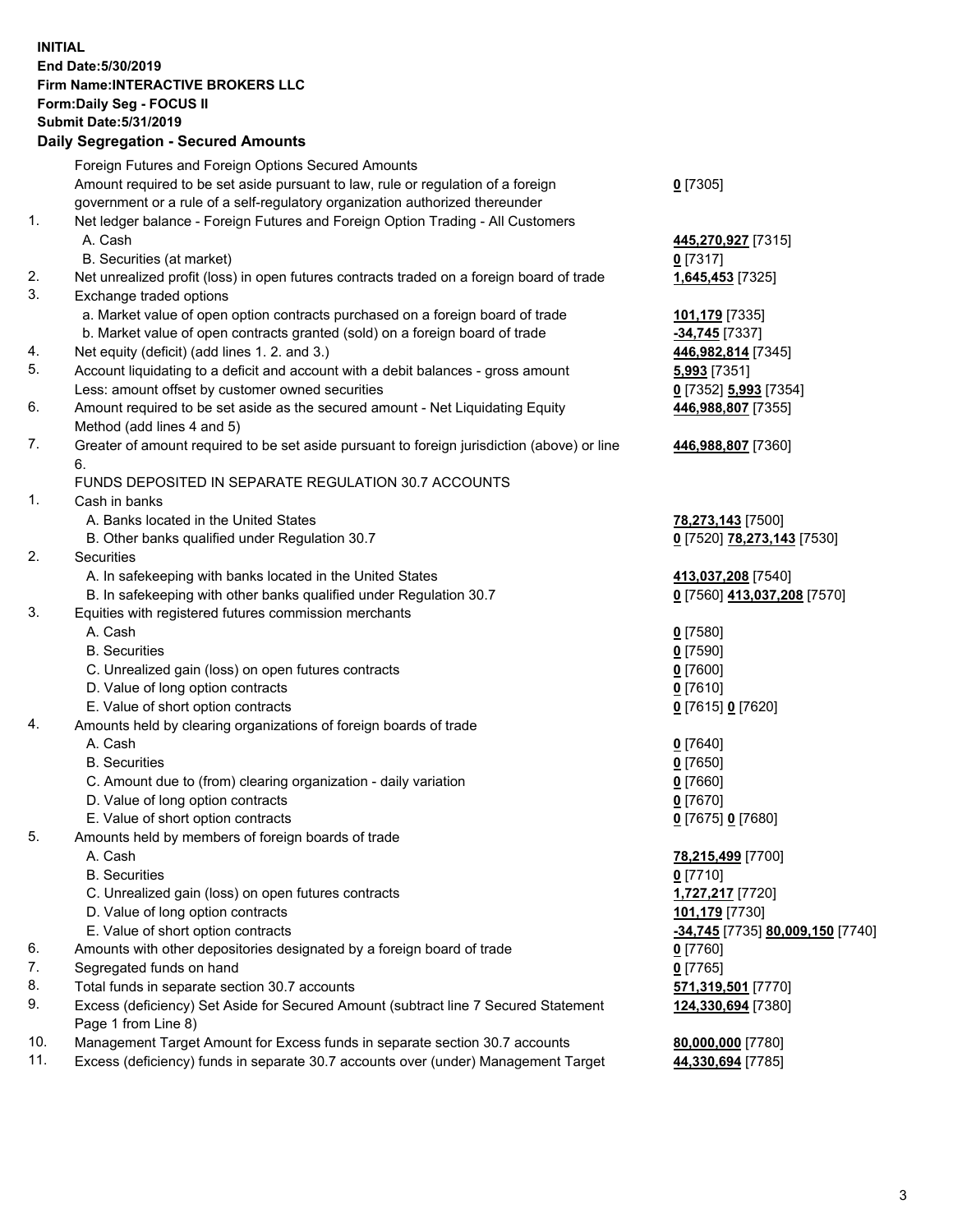**INITIAL End Date:5/30/2019 Firm Name:INTERACTIVE BROKERS LLC Form:Daily Seg - FOCUS II Submit Date:5/31/2019 Daily Segregation - Segregation Statement** SEGREGATION REQUIREMENTS(Section 4d(2) of the CEAct) 1. Net ledger balance A. Cash **3,868,349,042** [7010] B. Securities (at market) **0** [7020] 2. Net unrealized profit (loss) in open futures contracts traded on a contract market **9,781,768** [7030] 3. Exchange traded options A. Add market value of open option contracts purchased on a contract market **167,093,176** [7032] B. Deduct market value of open option contracts granted (sold) on a contract market **-248,387,065** [7033] 4. Net equity (deficit) (add lines 1, 2 and 3) **3,796,836,921** [7040] 5. Accounts liquidating to a deficit and accounts with debit balances - gross amount **1,210,523** [7045] Less: amount offset by customer securities **0** [7047] **1,210,523** [7050] 6. Amount required to be segregated (add lines 4 and 5) **3,798,047,444** [7060] FUNDS IN SEGREGATED ACCOUNTS 7. Deposited in segregated funds bank accounts A. Cash **755,223,210** [7070] B. Securities representing investments of customers' funds (at market) **2,038,817,030** [7080] C. Securities held for particular customers or option customers in lieu of cash (at market) **0** [7090] 8. Margins on deposit with derivatives clearing organizations of contract markets A. Cash **6,361,700** [7100] B. Securities representing investments of customers' funds (at market) **1,293,209,800** [7110] C. Securities held for particular customers or option customers in lieu of cash (at market) **0** [7120] 9. Net settlement from (to) derivatives clearing organizations of contract markets **-13,348,760** [7130] 10. Exchange traded options A. Value of open long option contracts **166,728,223** [7132] B. Value of open short option contracts **-248,348,767** [7133] 11. Net equities with other FCMs A. Net liquidating equity **0** [7140] B. Securities representing investments of customers' funds (at market) **0** [7160] C. Securities held for particular customers or option customers in lieu of cash (at market) **0** [7170] 12. Segregated funds on hand **0** [7150] 13. Total amount in segregation (add lines 7 through 12) **3,998,642,436** [7180] 14. Excess (deficiency) funds in segregation (subtract line 6 from line 13) **200,594,992** [7190] 15. Management Target Amount for Excess funds in segregation **155,000,000** [7194]

16. Excess (deficiency) funds in segregation over (under) Management Target Amount Excess

**45,594,992** [7198]